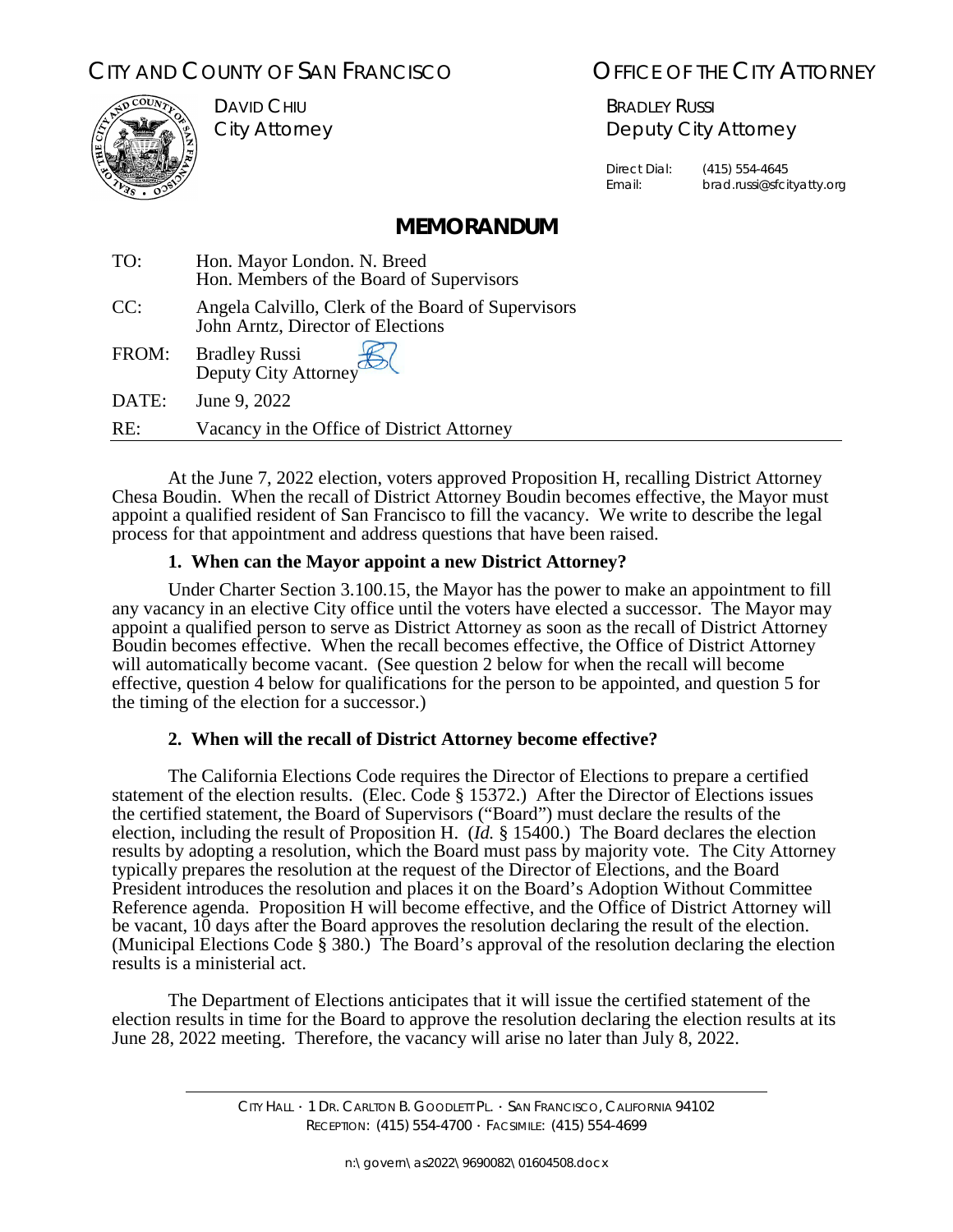#### **MEMORANDUM**

| TO:   | Hon. Mayor London N. Breed                 |
|-------|--------------------------------------------|
|       | Hon. Members of the Board of Supervisors   |
| DATE: | June 9, 2022                               |
| PAGE: |                                            |
| RE:   | Vacancy in the Office of District Attorney |

The Mayor may announce her planned appointment before the Office of District Attorney becomes vacant. But that appointment will not be effective until District Attorney Boudin vacates the office.

#### **3. What is the process for the Mayor to appoint a new District Attorney?**

The Mayor appoints a new District Attorney by submitting a written notice to the Clerk of the Board of Supervisors. After the Mayor submits that notice, the appointee may assume the powers and duties of the office as soon as the appointee completes the oath of office.

#### **4. What residency requirements or other qualifications apply to the Mayor's appointee?**

The appointee must be a registered San Francisco voter and must reside in San Francisco at the time the appointee is sworn in. (Charter § 13.106.) And the appointee must continue to be a San Francisco registered voter and resident for the duration of the appointee's tenure. (*Id.*)

State law requires that the District Attorney be licensed to practice law in California, and the Charter requires the District Attorney to have been so licensed for at least five years preceding election. (Gov't Code § 24002; Charter § 6.100.) Here, because the Mayor will appoint the new District Attorney, the appointee must have been licensed to practice law in California for five years before the appointment. The appointee may also not engage in the private practice of law while District Attorney. (*Id.*)

#### **5. When will the City hold an election for District Attorney?**

November 8, 2022. Whenever the Office of District Attorney becomes vacant, the City must hold an election to permanently fill the vacancy within a time period imposed by the Charter. (Charter § 13.101.5(c).) In light of the timing of this vacancy, the vacancy election must be held at the next election occurring at least 120 days after the date of the vacancy. As mentioned above, based on the Director of Elections anticipated timing for certifying the results of the recent election, the vacancy will likely arise no later than July 8, 2022, which is more than 120 days before the November 8, 2022 election.

The winning candidate at the November 8, 2022 election will serve the remainder of District Attorney Boudin's term of office and may run for additional terms in subsequent elections. The District Attorney's current term will end on January 8, 2024, and the City will hold an election for the next term on November 7, 2023. Supervisor Preston has introduced a proposed Charter amendment for the November 8, 2022 ballot that would change the regular election schedule for the Office of District Attorney and several other City offices. If the Board places the measure on the ballot in its current form and the voters approve it, then the next regular election for District Attorney would be moved to November 5, 2024.

#### **6. Can the appointed District Attorney run for a new term in the November 8, 2022 election?**

Yes. In addition to the recall measure, the voters also considered Proposition C on the June 7, 2022 ballot. Proposition C proposed to amend the Charter to provide that the Mayor's appointee to an elective office following a successful recall would be an interim officeholder prohibited from running in the vacancy election following the recall. Based on initial election results, it appears that the voters did not approve Proposition C. Proposition C would have